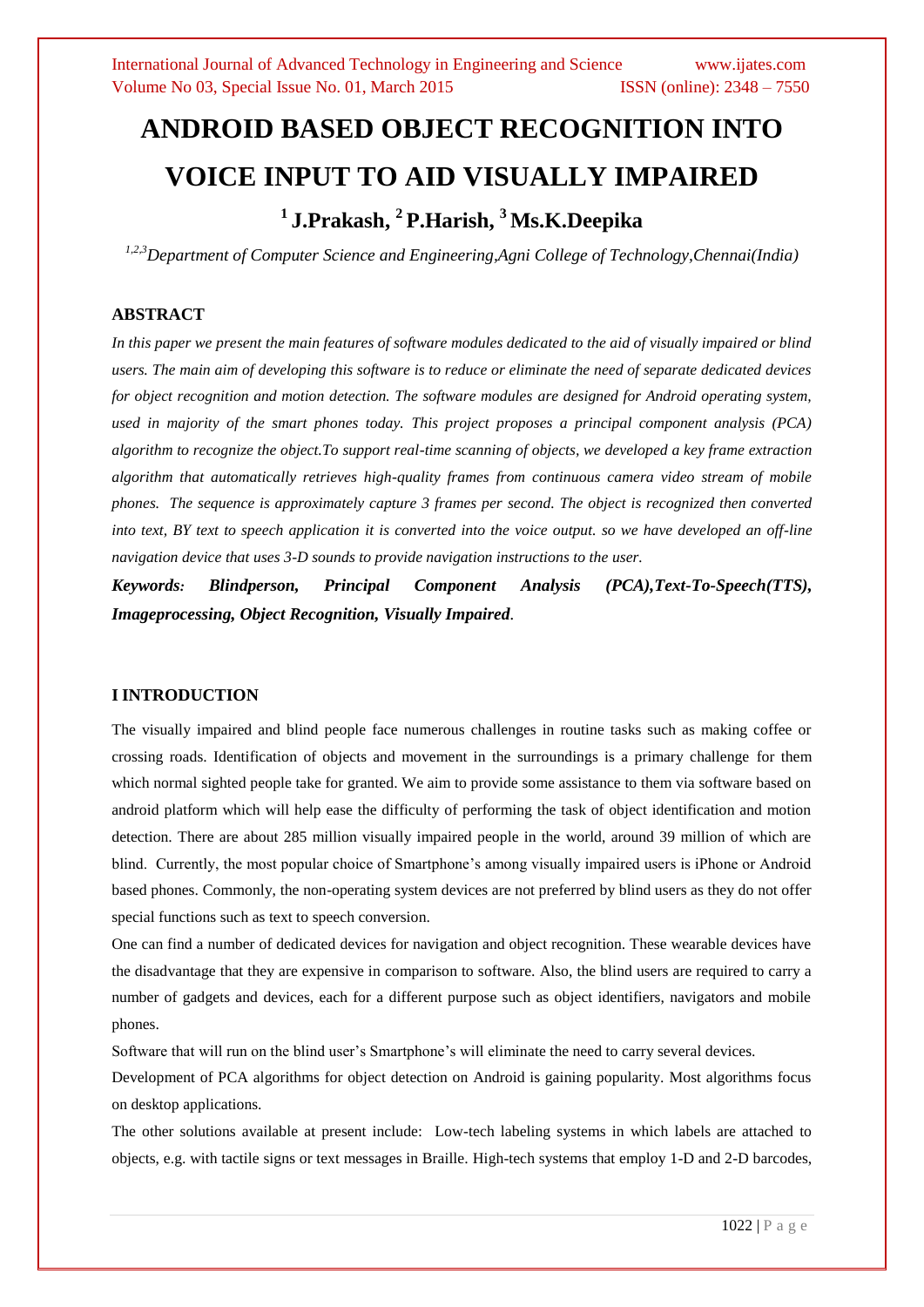talking labels or radio-frequency identification devices (RFID).RFID can be used to search for objects at short distances to which RFID tag was applied using an acoustic signal.

These systems are not only costly but they also require continuous maintenance to keep them up to date.

In this paper we aim to present an aid for visually impaired and blind people for object recognition and motion detection. The software is based on image processing system running on Android platform. The object recognition and motion detection notifications are provided to the user via verbal messages.

The paper is structured as follows. In section I we review software applications for mobile devices that are specially devoted to blind users. In section II (A) image processing and analysis algorithms that were applied in object recognition module in the developed applications are described. In section II (B) image processing and analysis algorithms that were applied in motion detection module in the developed applications are described.

#### **II.RELATED WORKS**

We have chosen the Android platform because of the immense popularity of Android devices. According to Gartner's analysis in the end of 2012 this mobile platform has gained 70% share of the Smartphone market. [1] Further it also provides built in speech synthesis software. Google search through voice has been available since initial release. Voice actions for calling, texting, navigation, etc. are supported on Android 2.2 onwards. As of Android 4.1, Google has expanded Voice Actions with ability to talk back and read answers from Google's Knowledge Graph when queried with specific commands. The voice search and Talkback services in android facilitate use for blind people. Further, most smart phones have built-in, good quality digital cameras, GPS services, audio and video recorders, etc. These can be utilized by the dedicated software with ease.

A number of image analysis software's for mobile devices can be found in the market. The Eye Ring project is one such application. It is a finger-worn device intended as an aid for blind users. This device communicates with an Android phone which runs the speech processing and image analysis algorithms. It provides facilities such as bank note recognition, color recognition and distance calculation. It also works as a virtual cane. However the major drawbacks of Eye Ring are its high cost and that the blind user has to wear an additional device. Another software developed to aid blind and visually impaired people is Recognizer developed by LookTel. This application is developed for iPhones and can recognize objects that are previously stored in a local database. In most cases it requires a sighted person to capture objects and an audio message is to be recorded identifying the objects. It is intended to help visually impaired people identify household objects. But, for images with arbitrary orientation of objects, the results of recognition are not specified . Further, Matusiak et al provide software modules for object recognition, color detection and light source detection. They have used a combination of SIFT and FAST algorithms. However, the modules do not have any provision for motion detection. Performance of the algorithms used depends on the quality of the built in camera.

# **III. SYSTEM DESIGN**

Figureshows the overall architecture of our proposed method which considers all the above issues as shown in fig 1.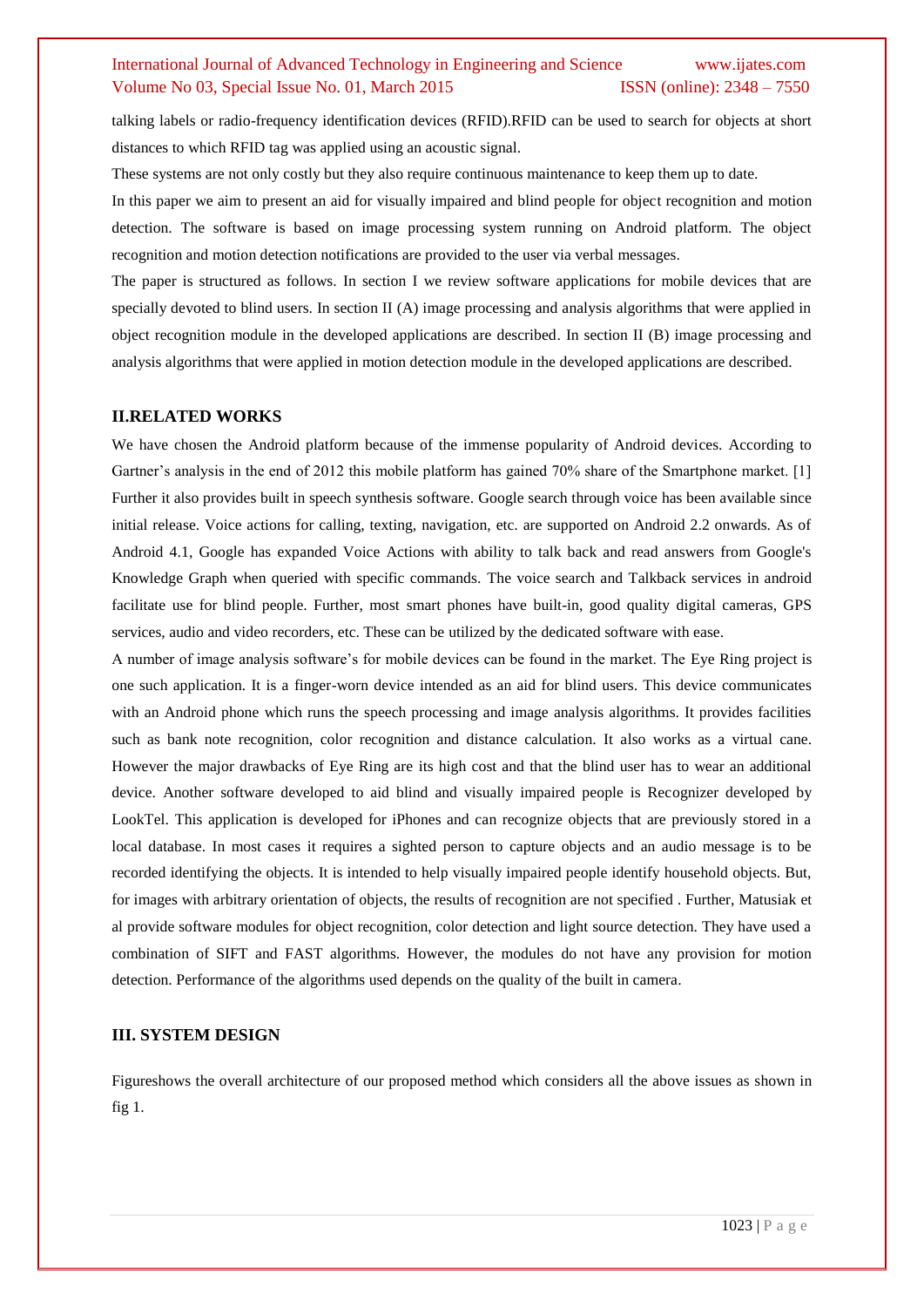

## **Fig 1:System Architecture**

## **3.1 Image processing methods**

There are two types of methods used for image processing:

- i. Analog image processing or visual techniques of image processing: used for printouts and photographs.
- ii. Digital image processing: processing digital images by using a computer. This technique includes three phases for processing images: pre-processing, enhancement and display, information extraction.
	- $\triangleright$  Image pre-processing or image restoration consists of correcting the image from different errors, noise and geometric distortions.
	- $\triangleright$  Image enhancement improves the visual aspect of the image, after the correction of errors, to facilitate the perception or interpretability of information in the image.
	- $\triangleright$  Information extraction utilizes the computer's decision-making capability to identify and extract specific pieces of information or pixels. The different image processing techniques used in the Phone Reader Project help in extracting the text contained in the image taken by the user.

## **3.2 Data Flow Diagram**



# **Fig 2: Data Flow Diagram**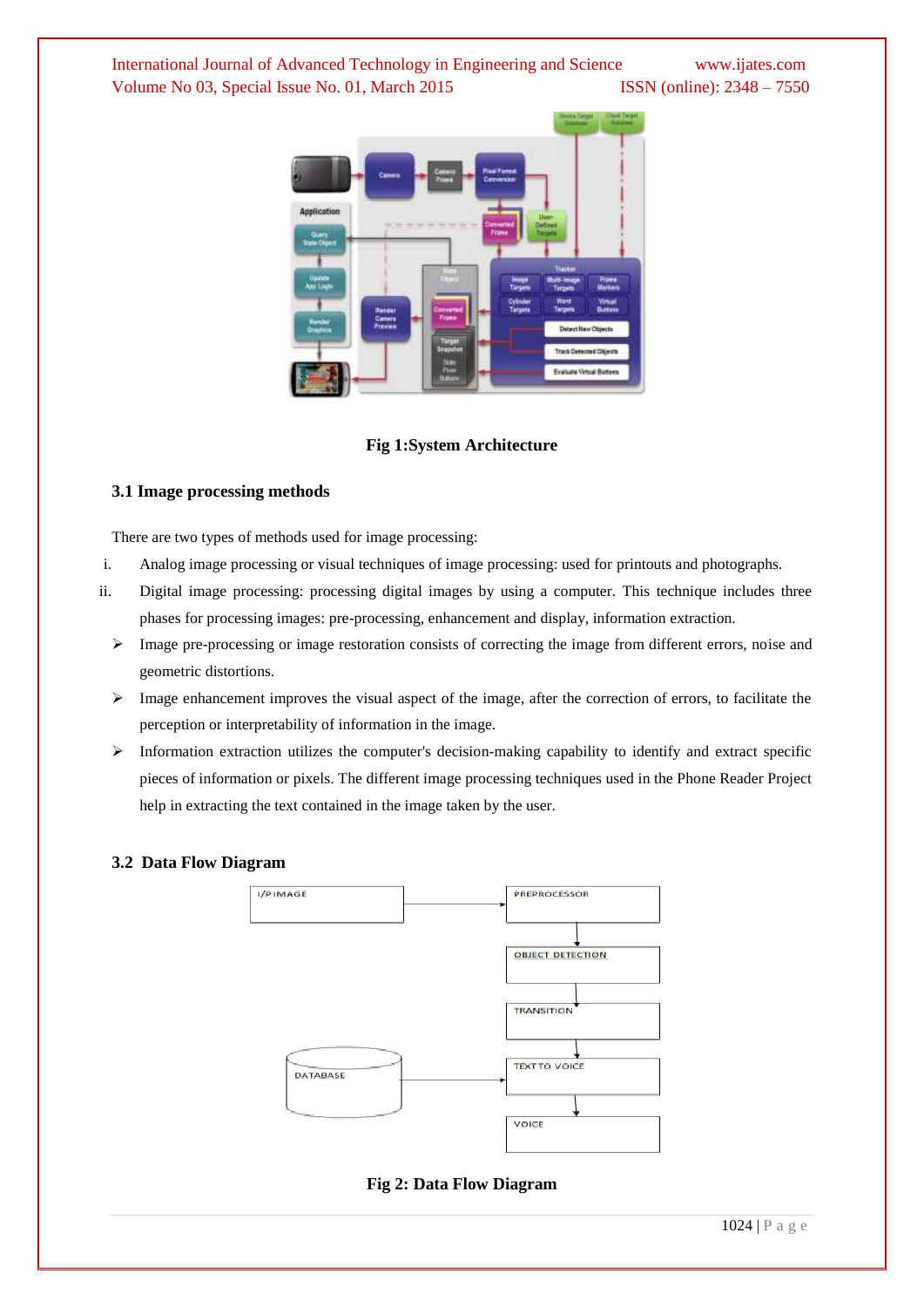# **IV. MODULES**

## **4.1 Frame Extraction**

The application allows recognizing objects from images recorded by the camera of a mobile device. The object recognition algorithm should be insensitive to image registration parameters, i.e. scale, rotation and lighting conditions. Moreover, the recognized object should be robustly detected and localized in the image context (e.g. among other similar objects).

An RGB image is captured using the mobile phone camera. First, this image is blurred to reduce effect of noise. A 5X5 kernel is used for the same and average of the R, G and B values for the 25 pixels is found and applied to the central pixel. Blurring is done in order to reduce defects in the image such as small dark spots. This image is then converted to Grayscale format. Thus, now only the intensity

information of the image is contained in the pixel. This image which is made up of shades of grey is obtained by iteratively taking the average of the R, G and B values for each pixel forming the image. Fig3 represents the flow of image detection in our module. Following functions are performed.

## **4.2 Edge Detection**

The Sobel operator is used for edge detection. We use a 3X3 Sobel matrix which is convoluted with our source image. The x-coordinate is defined here as increasing in the right direction changes, and the y-coordinate is defined as increasing in the down direction changes. According to this the gradient can be approximated. These gradient approximation in the x and y direction can be used to calculate Gradient Magnitude.

After calculating Gradient for the image, the required Edges can be detected as is seen in Fig1. The required features of the image (i.e. object to be detected) are extracted using thresholding method. In this method, a binary image is generated with only black and white color. The required features are converted to white (or black) and the background is set to black (or white), respectively.



# **4.2.1 Thresholding**

Thresholding is the simplest method of image segmentation. From a grayscale image, thresholding can be used to create binary images with only black or white colors'. It is usually used for feature extraction where required features of image are converted to white and everything else to black (and vice-versa). Fig2 represents a thresholded image made up of only black and white colors'.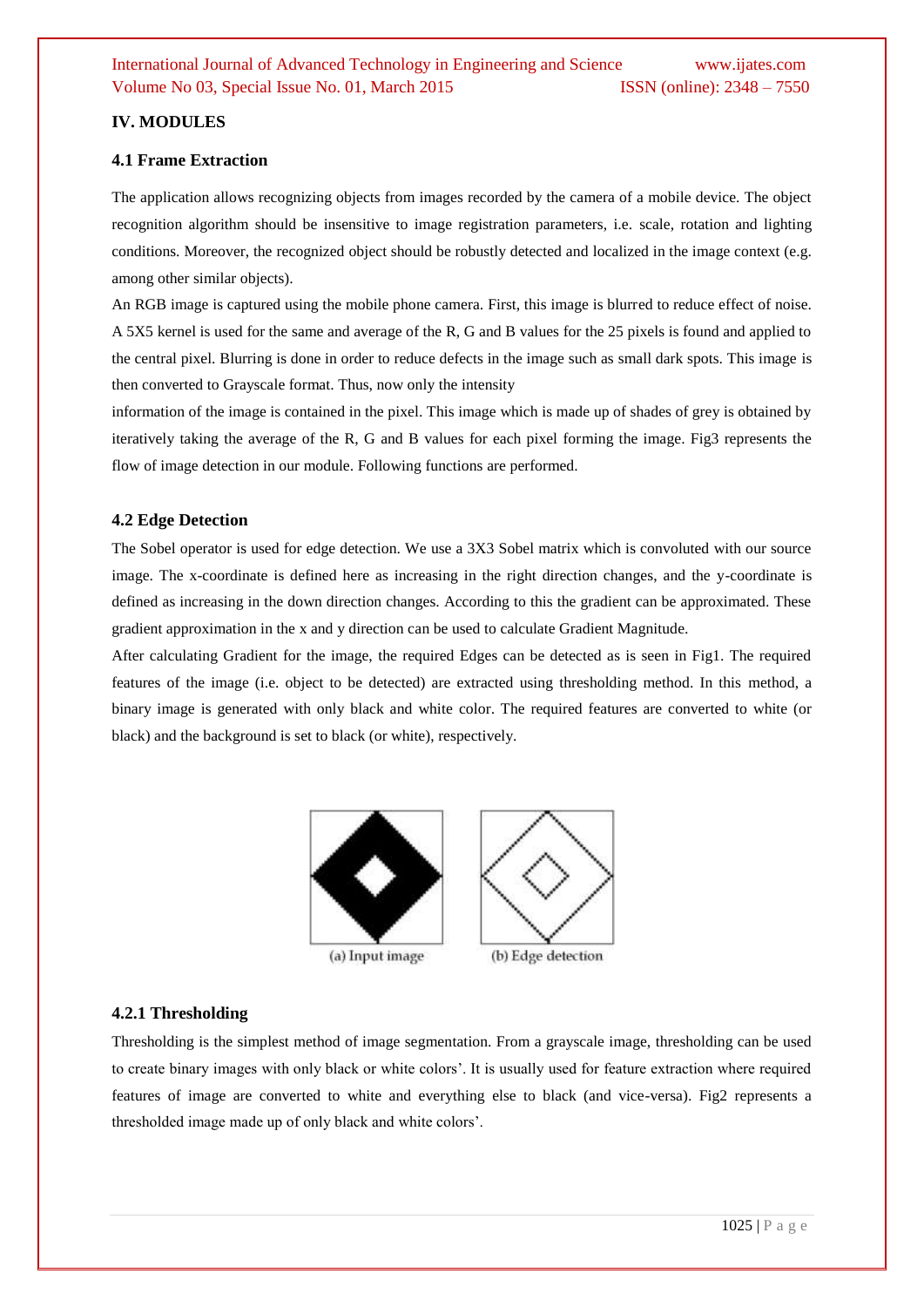

#### **4.2.2 Blob Detection**

The next operation performed is blob detection. Blob detection refers to mathematical methods that are aimed at detecting regions in a digital image that differ in properties, such as brightness or color, compared to areas surrounding those regions. Informally, a blob is a region of a digital image in which some properties are constant or vary within a prescribed range of values; all the points in a blob can be considered in some sense to be similar to each other. Since we have separated foreground (say black) and back ground (white) of an image in thresholding process. Hence by using those intensity values we compare x-coordinates of an image to find x min and x max. Similarly we do for Y-axis and find y min and y max and store it in a matrix and draw a blob over an object.

Further, a key point detection procedure is performed. To improve performance of the application the Features from Accelerated Segment Test (FAST) algorithm was implemented. It is one of the fastest corner detection algorithms. The FAST corner detector is commonly used to track objects in different frames [2]. That is, FAST corner detector algorithms extract feature information, and rotation and movement information in different frames can be computed through feature matching, which is often based on a distance between the vectors, e.g. the Euclidean distance of feature vectors.



**Fig 3: Blob Detection**

In the application, corner information is extracted from the input image using the FAST corner detector and objects are recognized via BPNN (Back Propagation Neural Networks) machine learning. The number of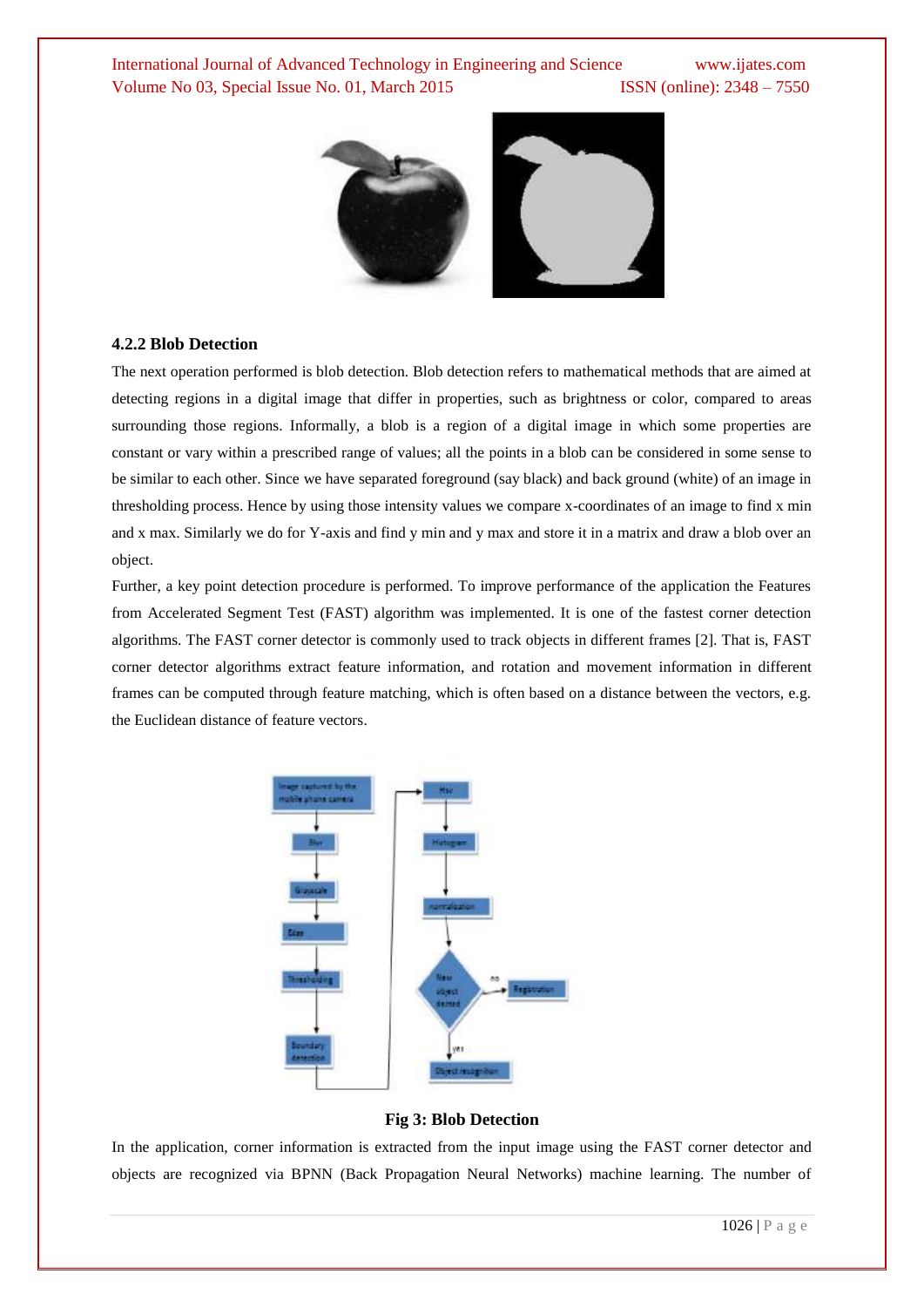interest points is then adjusted by normalization of extracted corners. [2] The FAST corner detector finds corners by examining a circle of sixteen pixels around the corner candidate. This candidate is detected as a corner if the intensities of a certain number of contiguous pixels are all above or all below the intensity of the center pixel by some threshold. The extracted interest points lie on distinctive, high-contrast regions of the image .

## **4.2.3 Histogram**

Key points descriptor obtained from SIFT method is based on gradient magnitudes computed for 16 or 4 pixels adjacent to a key point. These values are used to form the histogram. By looking at the histogram for a specific image a viewer will be able to judge the entire tonal (i.e. representation of variation in the perception of a color) variation of an image. The left side of the horizontal axis represents the black and dark areas, the middle represents medium grey and the right hand side represents white area. Thus if an image is dark then majority points will be located in the left side of the histogram similarly the grey points and the lighter points of an image can be located respectively in the middle and the right side of an histogram.

## **4.2.4 Object Recognition**

In this object is recognized by selecting the frame by a key frame algorithm for efficient frame selection, after that the object is converted into pixels. Then pixels is matched with the stored folder if the object recognized it will convert it to voice output, otherwise it take the object as new one then it will be saved if recommended.

## **4.3 Background Removal**

When the frame is captured from the video is converted to pixels, the most repeated pixel are removed because it is a background image, it is done to make easy recognition of object soon. In this module we construct the color histogram of each frame and remove the colors that appear most frequently in the scene. These removed pixels do not need to be considered in subsequent detection processes. Performing background color removal cannot only reduce object info but also speed up the detection process.

#### **4.4 Object Extraction**

The second module of our application is the motion detection module. Fig4 shows the flow of operations performed in this module. Here a video stream is taken using camera of android mobile phone and is processed to estimate motion. The aim of motion detection is to identify moving objects from a sequence of image frames especially traffic which will alert the blind user. Several approaches have been proposed to the problem of motion segmentation. In conventional video surveillance systems, most of the motion detection is performed by using thresholding methods video stream is nothing but the stream of images taken continuously after 0.25 seconds. Hence we work on these images to detect motion and on successful detection we alert the user about it .Along similar lines, users are alerted when the motion (specifically moving vehicle) has stopped and there is no motion in front of the camera. As seen in the object detection module, the image is blurred to reduce effect of noise. A 5X5 kernel is used for the same and average of the R, G and B values for the 25 pixels is found and applied to the central pixel. Blurring is done in order to reduce defects in the image such as small dark spots. This image is then converted to Grayscale format. Thus, now only the intensity information of the image is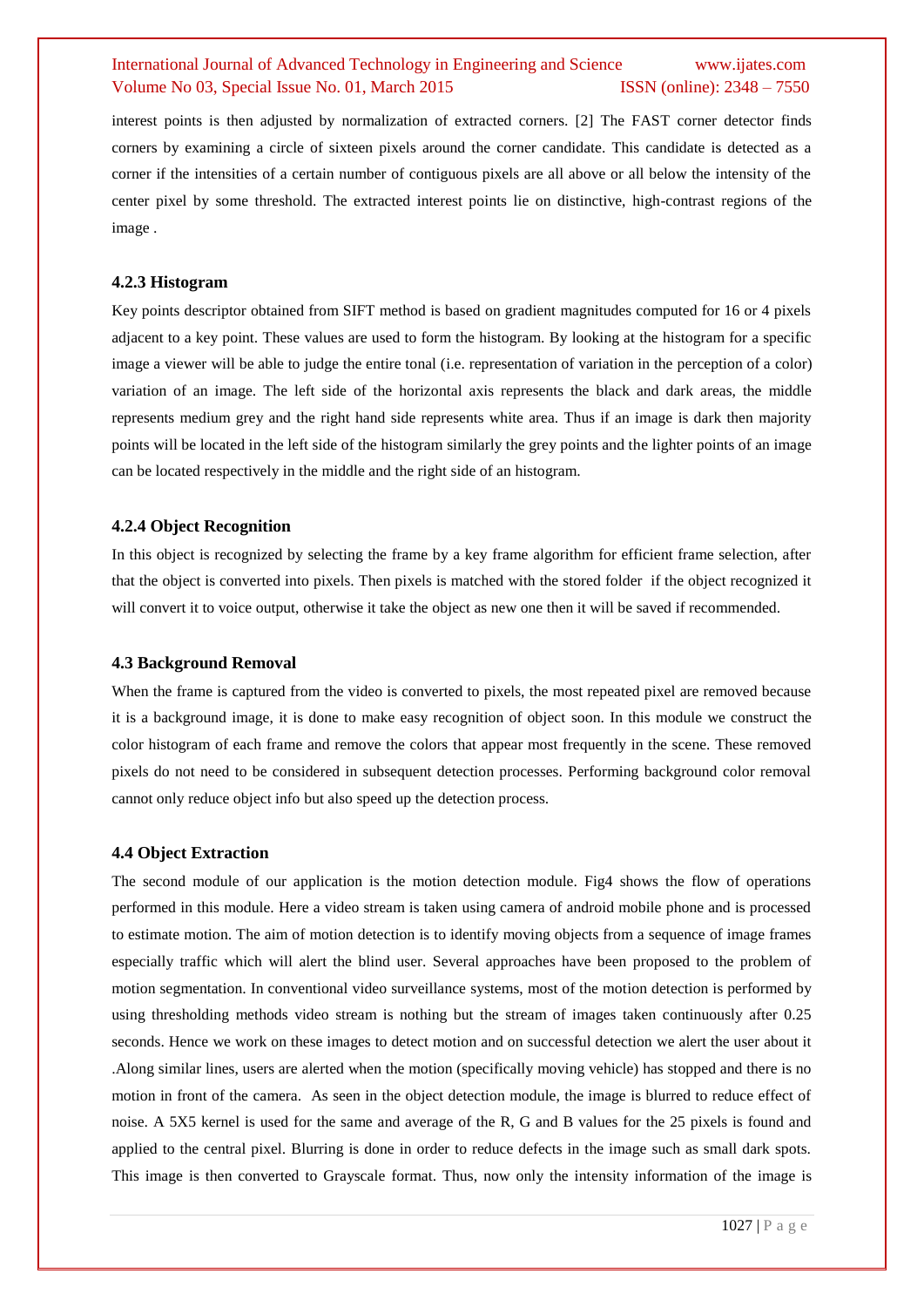contained in the pixel. This image which is made up of shades of grey is obtained by iteratively taking the average of the R, G and B values for each pixel forming the image.

#### **4.5 Feature Extraction**

In this module we extract the feature from the image frame. In this module we do the following Edge Detection, Corner Detection, color Transformation and color classification and it will determine obstacle and image recognition result.

## **4.5.1 TTS**

After the object recognition, the text stored in the object below is converted into the voice output to the blind user. It is done by the text to speech application in android OS.

## **V. OUTPUT DESIGN**

A quality output is one, which meets the requirements of the end user and presents the information clearly. In any system results of processing are communicated to the users and to other system through outputs. In output design it is determined how the information is to be displaced for immediate need and also the hard copy output. It is the most important and direct source information to the user. Efficient and intelligent output design improves the system's relationship to help user decision-making.

a) Designing computer output should proceed in an organized, well thought out manner; the right output must be developed while ensuring that each output element is designed so that people will find the system can use easily and effectively. When analysis design computer output, they should Identify the specific output that is needed to meet the requirements.

b) Select methods for presenting information.

c) Create document, report, or other formats that contain information produced by the system.

#### **5.1 Speech output**

This module has been added specifically to alert user about the motion in front of them and to convey the results of object detection to the blind users (especially when crossing roads). If motion is detected, the object is recognized and it converted into the TTS to alert the users. Due to this, blind users can take necessary precautions or stop for a while till the motion in front of them stops.

## **VI. CONCLUSION**

With over 39 million visually impaired people worldwide, the need for an assistive device that allows the blind user navigate freely is crucial. We have developed an off-line navigation device that uses 3-D sounds to provide navigation instructions to the user.

#### **REFRENCES**

[1] Alessandro Dionisi, Emilio Sardini, Mauro Serpelloni,Wearable Object Detection System for the Blind, IEEE 978-14577-1772-7/12, 2012